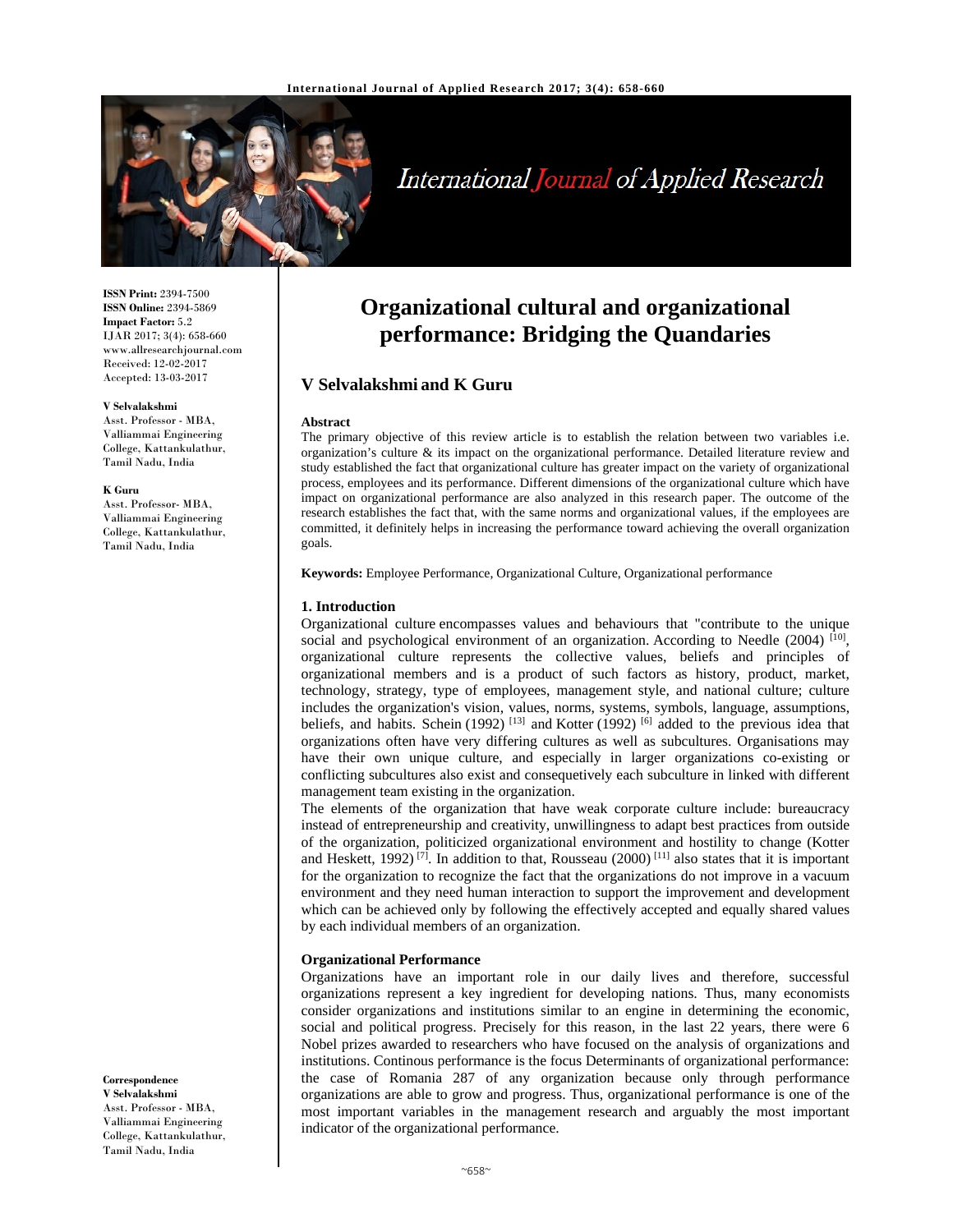In the '50s organizational performance was defined as the extent to which organizations, viewed as a social system fulfilled their objectives (Georgopoulos & Tannenbaum, 1957: p. 535) <sup>[4]</sup>. Later in the  $60s$  and 70s, organizations have begun to explore new ways to evaluate their performance so performance was defined as an organization's ability to exploit its environment for accessing and using the limited resources (Yuchtman & Seashore, 1967: p. 379)<sup>[14]</sup>.

The years 80s and 90s were marked by the realization that the identification of organizational objectives is more complex than initially considered. Managers began to understand that an organization is successful if it accomplishes its goals (effectiveness) using a minimum of resources (efficiency). Thus, organizational theories that followed supported the idea of an organization that achieves its performance objectives based on the constraints imposed by the limited resources (Lusthaus & Adrien, 1998 after Campbell, 1970) [9].

The various dimensions of organizational performance is depicted below in the model



**Fig 1:** dimensions of the organizational performance model

## **Impact of organizational culture on organizational performance**

Denison (1984)<sup>[2]</sup> used data from 34 American firms on cultural performance over a period of five years and scrutinized the characteristics of organizational culture and tracked the performance over time in these firms. According to Kotter and Heskett (1992)<sup>[8]</sup>, investigate the relationship between long-term organizational performance and economic performance across more than 200 organizations. More ever, being one of the most important and most conscientious research efforts on this subject, the study has arranged three vital contributions. First, relationship between culture and performance established in their research is forceful. Second, the writer gives an important combination of theoretical point of view regarding the nature & scope of culture. Third, they sketch strong associations between culture, management practices and performance.

According to Saffold (1998)  $[12]$ , firstly, culture can give a shape to the organizational processes which again helps to create and modify culture. Secondly, it is likely that culture's contributes to performance is significantly less undemanding than many studies involve. Most of writers and successful managers suggest that strong organization culture is very essential for business because of three important functions: First, organizational culture is extremely fixed with the social control that may cause to

make influence on the employee's decisions and behavior. Second, organizational culture works as social glue to bond the employees together and make them feel a strong part of the corporate experience, which is useful to attract new staff and retain the best performers. Third, organizational culture is very useful to assist the sense making process, helps the employees to understand the organizational events and objectives, which enhance the efficiency and effectiveness of the employees.



**Fig 2:** Effect of culture on growth in net income.

Organization performance and organization culture are clearly affiliated (Kopelman, Brief, & Guzzo, 1990) [5], though the confirmation concerning the perfect nature of this relationship is miscellaneous. Research shows that the relation between many cultural qualities and high performance are not persistent over time (Dension & Sorenson, 1990, 2002)<sup>[3]</sup> We can say that the impact of organizational culture on employee behavior and performance is based on 4 important ideas (Bulach, Lunenburg, & Potter, 2012)<sup>[1]</sup>. Firstly, having knowledge of the organization culture permits employees to understand the history and functioning of the organization. This knowledge provides information about projected future behaviors. Secondly, organizational culture raises devotion to the organization's philosophy and values. This commitment creates shared feelings of achieving common goals. It means organizations can achieve greater success only when employees share values. Thirdly, organizational culture, with its norms, deal as a control mechanism to direct behaviors toward expected behaviors and away from unfavorable behaviors. This can also be achieved by recruiting, selecting, and retaining employees whose values match with the values of the organization. This type of organizational culture may be linked directly to greater efficiency and performance than others.

Early studies have indicated that there exist relationship between organizational culture and its performance. In this very point argued that organizational culture is inherently connected to organizational practices; therefore organizational performance is conditional on organizational culture. According to, organizational culture can enhance performance in a large scale if it can be understood that what sustains a culture. According to these authors the culture of an organization allows the employees to be acquainted with both the firm's history as well as current methods of operation and this specific detection endows the employees with guidance about expected and acceptable future organizational behaviors and norms. Some theoretical models assert that the effective human resource system of an organization is based on supporting values and then these systems, in turn, create a positive impact on employee attitudes and behavior, which facilitate organization's